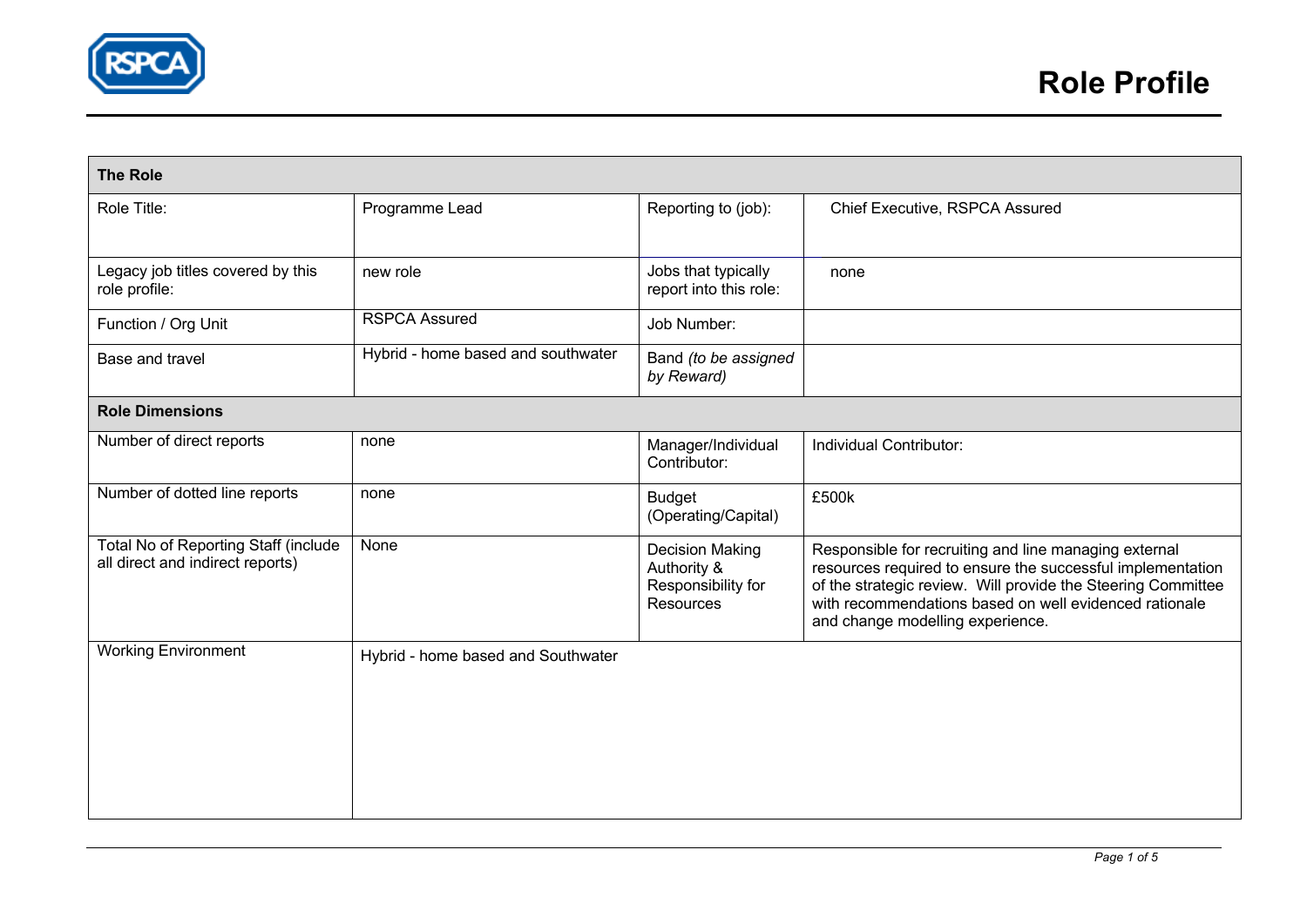| <b>Role Purpose</b>               |                                                                                                                                                                                                                                                                                                                         |  |  |
|-----------------------------------|-------------------------------------------------------------------------------------------------------------------------------------------------------------------------------------------------------------------------------------------------------------------------------------------------------------------------|--|--|
|                                   | Reporting into the Chief Executive, the Transformation Lead plays a key role leading our pivotal programme of change at RSPCA<br>Assured. You will deliver a large complex programme of work, successfully delivering the benefits and outputs of the relevant<br>projects to implement change across the organisation. |  |  |
|                                   | The role manages and creates proactive, enthusiastic and delivery orientated project teams within a matrix reporting structure.<br>It builds and sustains key stakeholder relationships, takes ownership of project delivery and assesses business satisfaction with<br>delivered results.                              |  |  |
|                                   | The role controls and reports on programme/project deliverables, progress against milestones agreed by both the RSPCA and<br>RSPCA Assured Board. It also manages programme resources, exposure to risks and issues and key dependencies within<br>and outside the organisation.                                        |  |  |
| <b>Principal Accountabilities</b> |                                                                                                                                                                                                                                                                                                                         |  |  |
|                                   | Overall performance of the RSPCA Assured Transformation Programme, comprised of multiple projects                                                                                                                                                                                                                       |  |  |
|                                   | Ensuring there is an appropriate and effective programme framework in place that is compliant with the RSPCA<br>Portfolio Management Office processes                                                                                                                                                                   |  |  |
|                                   | Maintaining a comprehensive programme plan that is accessible and understood by all key audiences                                                                                                                                                                                                                       |  |  |
|                                   | Control all aspects of the projects from inception to implementation. Monitor and report on progress through all stages<br>of delivery, from definition to transition to live operations.                                                                                                                               |  |  |
|                                   | Obtaining critical insights from the plan and broader organisational activity to influence effective decision making to<br>determine successful implementation                                                                                                                                                          |  |  |
|                                   | Building and maintaining an effective benefits realisation plan                                                                                                                                                                                                                                                         |  |  |
|                                   | Securing resources and expertise from the organisation, the RSPCA and external as required                                                                                                                                                                                                                              |  |  |
|                                   | Attend Leadership Team meetings and Board meetings to report on the progress, finances, risks and issues                                                                                                                                                                                                                |  |  |
|                                   | Attending programme and project level steering groups and meetings as applicable to drive performance                                                                                                                                                                                                                   |  |  |
|                                   | Working closely with the RSPCA Portfolio Management Office to ensure interdependencies are effectively managed                                                                                                                                                                                                          |  |  |
|                                   | Identifying and managing risks to the programme and any emerging issues                                                                                                                                                                                                                                                 |  |  |
|                                   | Managing the programme budget                                                                                                                                                                                                                                                                                           |  |  |
|                                   | Quality assurance of programme plans and deliverables                                                                                                                                                                                                                                                                   |  |  |
|                                   | Ensuring there is an effective reporting system for the Board, RSPCA PMO and the leadership team                                                                                                                                                                                                                        |  |  |
|                                   | Creating and leading a high performing and collaborative team                                                                                                                                                                                                                                                           |  |  |
|                                   | Provide strong leadership to project resources, framework partners and consultants, defining work, ensuring deadlines<br>are understood and adhered to and that project objectives are clearly articulated and understood.                                                                                              |  |  |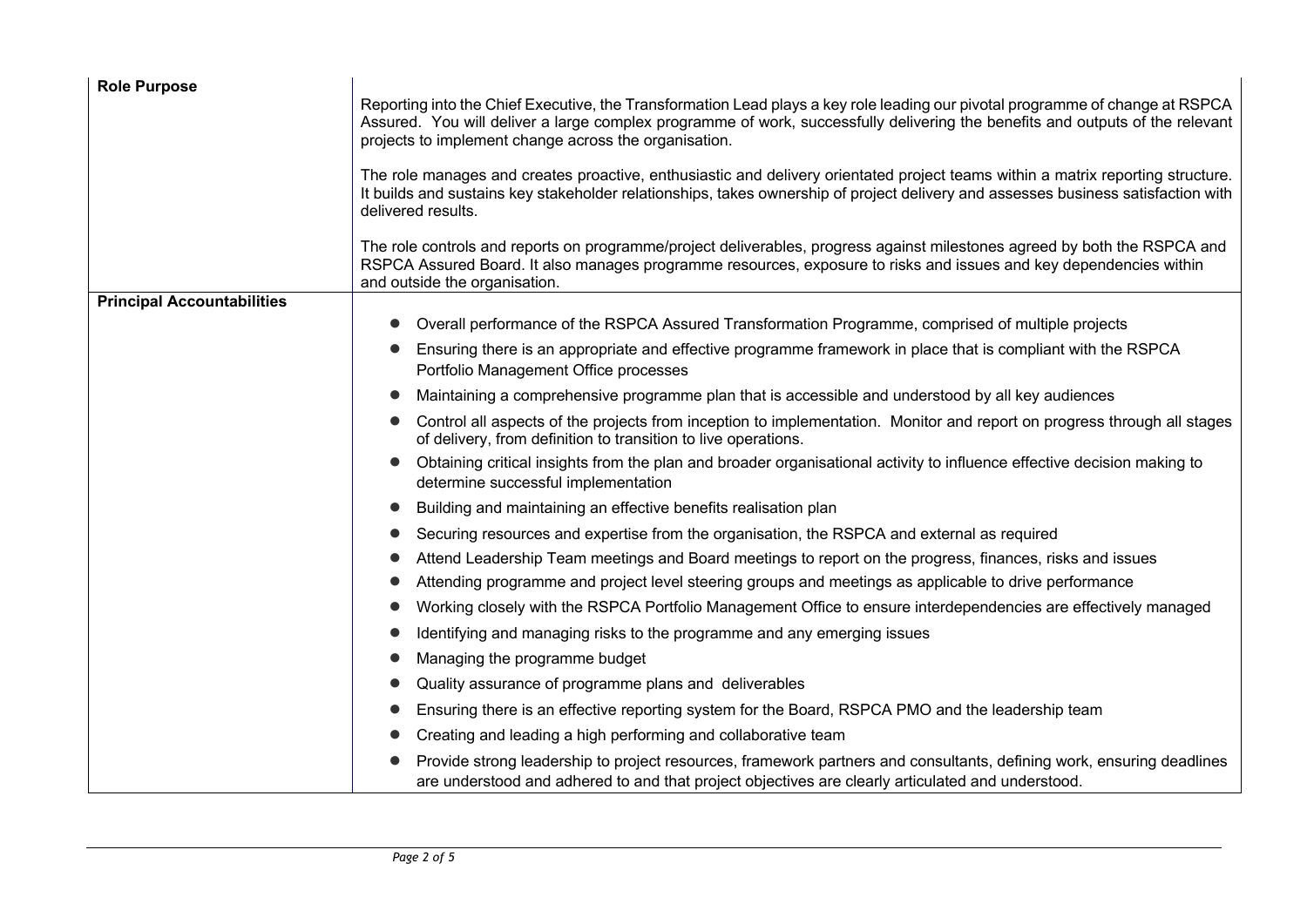|                                                                        | External engagement with stakeholders on behalf of the organisation to further or represent the programme as<br>required<br>Whilst at work, all staff are required to:<br>Take care of their own health and safety and that of others who may be affected by their acts and omissions.<br>Cooperate with RSPCA policies and procedures for health and safety.                                                                                                                                                                                                                                                                                                                                                                                                                                                      |  |  |
|------------------------------------------------------------------------|--------------------------------------------------------------------------------------------------------------------------------------------------------------------------------------------------------------------------------------------------------------------------------------------------------------------------------------------------------------------------------------------------------------------------------------------------------------------------------------------------------------------------------------------------------------------------------------------------------------------------------------------------------------------------------------------------------------------------------------------------------------------------------------------------------------------|--|--|
|                                                                        |                                                                                                                                                                                                                                                                                                                                                                                                                                                                                                                                                                                                                                                                                                                                                                                                                    |  |  |
| <b>Key Interfaces</b>                                                  | RSPCA and RSPCA Assured leadership including CEO's, Directors, Assistant Directors and Heads of Departments.                                                                                                                                                                                                                                                                                                                                                                                                                                                                                                                                                                                                                                                                                                       |  |  |
|                                                                        |                                                                                                                                                                                                                                                                                                                                                                                                                                                                                                                                                                                                                                                                                                                                                                                                                    |  |  |
| <b>The Person</b>                                                      |                                                                                                                                                                                                                                                                                                                                                                                                                                                                                                                                                                                                                                                                                                                                                                                                                    |  |  |
| <b>Personal Attributes and Key</b><br><b>Competencies</b>              | Demonstrably positive and tenacious approach to problem solving.<br>Valid driving licence<br>Comfortable to work around dogs in the office.<br>Ability to quickly absorb and understand new concepts.<br>$\bullet$<br>Ability to think of creative solutions to business issues.<br>Collaborative approach to project management.<br>Ability to establish and maintain relationships with senior management.<br>Ability to adapt quickly to a new environment/situation.<br>Ability to quickly gain credibility with a new audience.<br>Process driven, autonomous and an organised completer/finisher.<br>Dynamic personality, capable of engaging a wide audience during facilitated sessions.<br>Excellent and articulate oral and written communication; must be able to adapt the style for varied audiences. |  |  |
| <b>Essential Key Skills,</b><br><b>Qualifications &amp; Experience</b> | Degree level or equivalent professional experience<br>$\bullet$<br>Certification in an industry standard project management methodology<br>Substantial project management experience.<br>Proven successful delivery of complex enterprise wide change management projects.<br>Experience of running projects for multiple business functions.<br>Extensive experience of stakeholder management, identifying, addressing and resolving differences between<br>individuals and/or interest groups.<br>Proven experience leading a project team through matrix management.<br>$\bullet$<br>Experience of using project management tools to manage development activity.<br>Experience in controlling, reconciling and reporting on projects.                                                                         |  |  |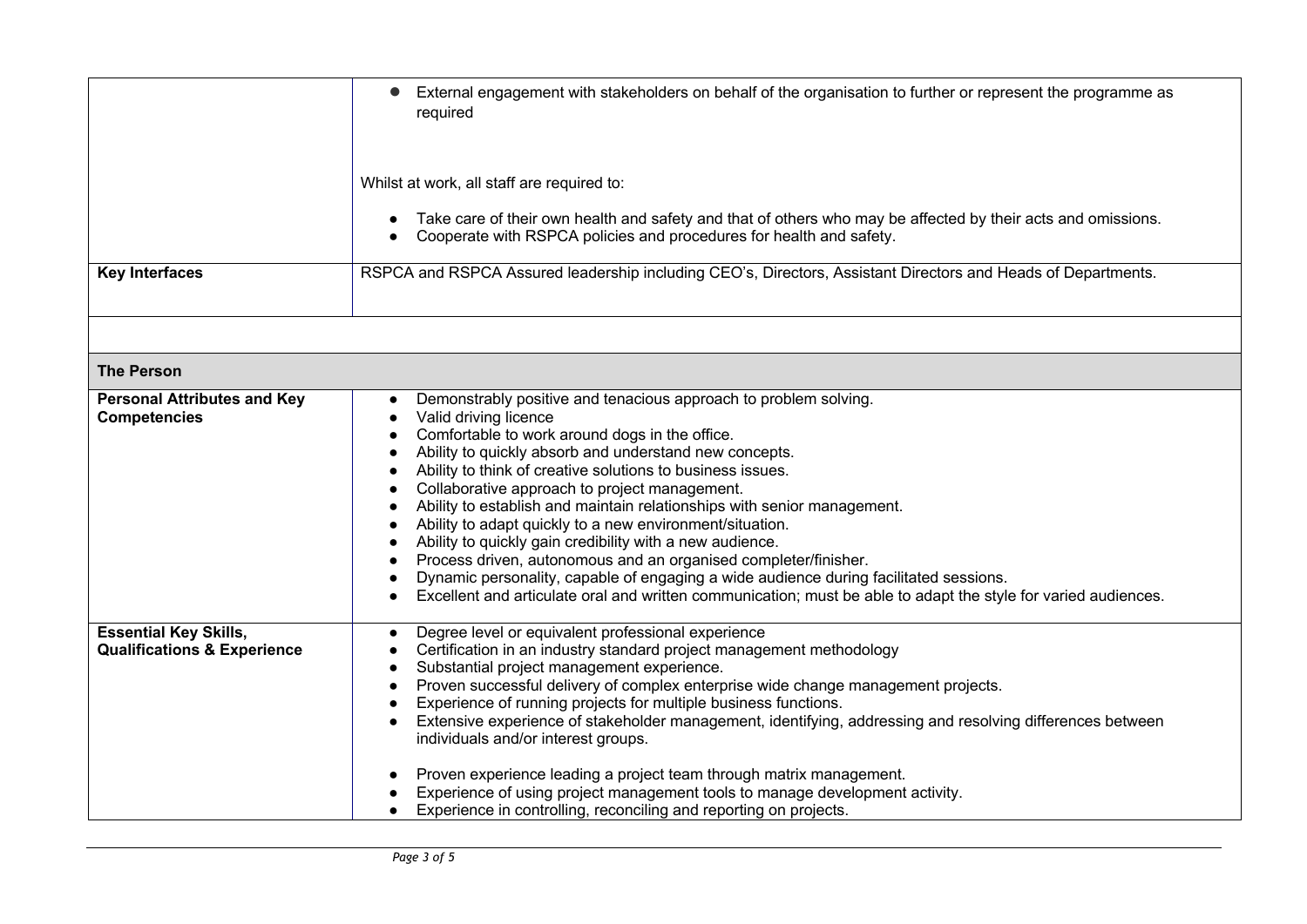|                                           | Experience of analysing complex data to produce useful management information.<br>$\bullet$                                  |  |  |
|-------------------------------------------|------------------------------------------------------------------------------------------------------------------------------|--|--|
|                                           | Experience of using work packages.                                                                                           |  |  |
|                                           | Considerable experience of working and communicating at a strategic level with key stakeholders in order to build            |  |  |
|                                           | successful relationships and navigate top level politics, with evidence of managing by influence to achieve successful       |  |  |
|                                           | outcomes to complex business problems and proven experience of ensuring that projects remain viable and aligned to           |  |  |
|                                           | scope and strategy.                                                                                                          |  |  |
|                                           | Demonstrable ability to create project documents.                                                                            |  |  |
|                                           | Proven ability to implement and follow control procedures.                                                                   |  |  |
|                                           | Proven presentation skills.                                                                                                  |  |  |
|                                           | Proven ability to communicate with resources at all levels.                                                                  |  |  |
|                                           | Ability to make sense of complex situations, rapidly prioritise issues and provide conscious outputs.                        |  |  |
|                                           | An analytical yet pragmatic approach to problem solving.                                                                     |  |  |
|                                           | Extensive ability to use Google to create and edit documents, spreadsheets, emails, project plans and presentations.         |  |  |
|                                           | Accounting and budgeting experience and the ability to compile, consolidate and analyse data.                                |  |  |
| <b>Desirable Key Skills Qualification</b> | Degree level in related discipline<br>$\bullet$                                                                              |  |  |
| & Experience                              | Certified in an industry standard testing methodology.                                                                       |  |  |
|                                           | Certified in requirements analysis                                                                                           |  |  |
|                                           | <b>ITIL</b> qualification                                                                                                    |  |  |
|                                           | Experience managing enterprise change projects in a charity.                                                                 |  |  |
|                                           | A genuine interest and passion for animal welfare                                                                            |  |  |
|                                           | demonstrably positive and tenacious approach to problem solving.                                                             |  |  |
|                                           | Ability to quickly absorb and understand new concepts including creative solutions to business issues.                       |  |  |
|                                           | Collaborative approach to project management.                                                                                |  |  |
|                                           | Ability to establish and maintain relationships with senior management.                                                      |  |  |
|                                           | Ability to adapt quickly to a new environment/situation.                                                                     |  |  |
|                                           | Process driven, autonomous and an organised completer/finisher.                                                              |  |  |
|                                           | Excellent and articulate oral and written communication; must be able to adapt the style for varied audiences.               |  |  |
|                                           |                                                                                                                              |  |  |
| <b>Personal commitment to:</b>            | Adhere to the Society's charitable objectives, which are to promote kindness and prevent or suppress cruelty to<br>$\bullet$ |  |  |
|                                           | animals.                                                                                                                     |  |  |
|                                           | Take care of their own health and safety and that of others who may be affected by their acts and omissions.                 |  |  |
|                                           | Uphold the RSPCA's core values                                                                                               |  |  |
|                                           | Cooperate with Society policies and procedures                                                                               |  |  |
|                                           | Understand and comply with any Society Code of Conduct.                                                                      |  |  |
| <b>RSPCA Core Values</b>                  | Our values for our employees, volunteers, trustees, branches and future members of our Community Engagement Programme        |  |  |
|                                           | guide everything that we do.                                                                                                 |  |  |
|                                           |                                                                                                                              |  |  |
|                                           | They also guide how we work to rescue and care for animals and how we work with individuals, families, communities and       |  |  |
|                                           | other organisations.                                                                                                         |  |  |
|                                           |                                                                                                                              |  |  |